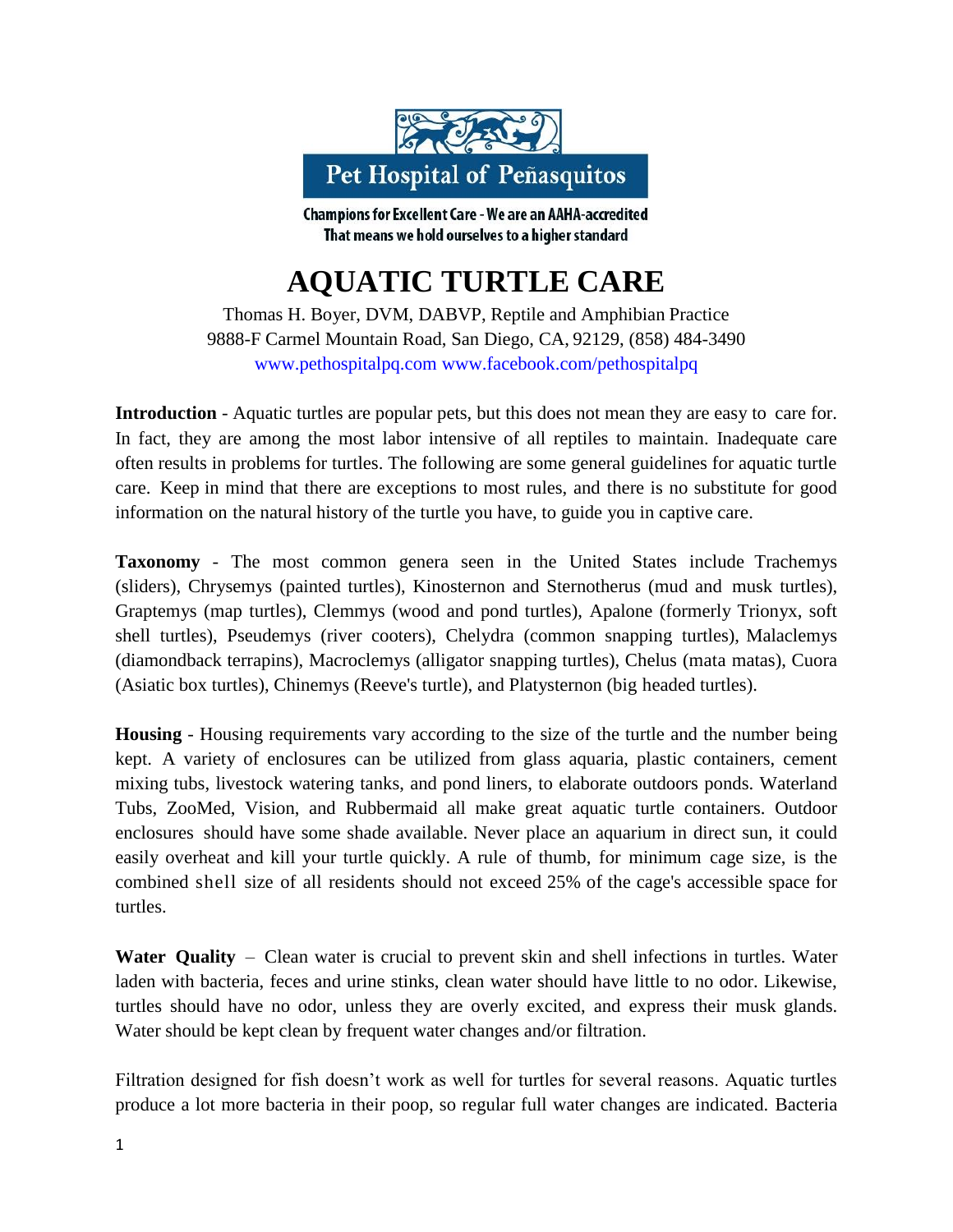are not easily removed by filtration unless there is ultraviolet or ozone sterilization. The bacterial nitrification cycle that converts ammonia in urine to nitrites, then less toxic nitrates, is much more important for fish than turtles. Partial water changes used with fish (needed so the bacterial nitrification cycle isn't wiped out), are better than no water change, but won't remove as much bacteria as a full water change. For turtles, full water changes, regularly, are needed to keep bacterial levels low. Turtles are not like fish with delicate gills. Thus, dechlorination of water, so crucial for fish gills, is not necessary for turtles.

How often the water needs to be changed depends on several factors. The more animals present, the more frequent the water needs to be changed. The larger the water volume, the less frequently it needs to be changed. The better the filtration, the less frequent the water needs to be changed. For instance, for three or less, four-inch turtles, a 10-gallon aquarium should be changed two to three times per week, a 50-gallon aquarium once a week, and 200 gallons, once a month. One can keep the water cleaner by feeding in a separate container, as most foods foul the water quickly and promote bacterial growth, but this isn't required. Initially some turtles may be reluctant to feed in the separate container, but can be acclimated to this over time. Using the same water from the home container helps.

Unless under gravel filtration is used, it is easier to do full water changes if no substrates, or easily removable substrates, are present. Sand, or gravel, are harder to clean, and aquatic turtles can ingest gravel, which can block their intestines. For smaller setups (10-gallons or less), one can carry the whole setup outdoors, to clean, or dump the water into a toilet and rinse in a bathroom. Keep in mind that cleaning areas are a potential source of s e r i o u s infectious bacteria, such as Salmonella. A void food preparation, or infant bathing areas, when cleaning turtle cages.

For larger setups, too heavy to move, make it as easy as possible to drain the water. Portable electric submersible pumps, can be purchased from hardware stores, major department stores (such as Sears), pool supply stores, or online. A very good one is the Little Giant Water Wizard (model 50500 5-MSP, [\(www.lilgiantpumpproducts.com,](http://www.lilgiantpumpproducts.com/) \$123 with shipping in 2015) which pumps down to 1/8 inch and pumps 1,200 gallons/hour. Be sure to purchase a bottom suction pump, not a side suction pump. When in use, make sure a turtle doesn't get caught in the pump's suction, panic, and drown. Submersible aquarium pumps, pump too slowly to be used for cleaning.

Alternatively, one can use a siphon to drain the water into a toilet, or outdoors, to water plants. Siphons take longer than pumps. If one has the luxury of floor drains, one can install drains in the bottom of the cage, attach a hose, and drain the cage by gravity. Refill larger setups through a hose (with a nozzle), attached to a faucet, or hose bib. Separate drainage and refill hoses make cleaning much easier. When using a hose to drain or refill a cage, secure the loose ends, or inadvertent flooding will occur. The empty cage can be rinsed out and occasionally scrubbed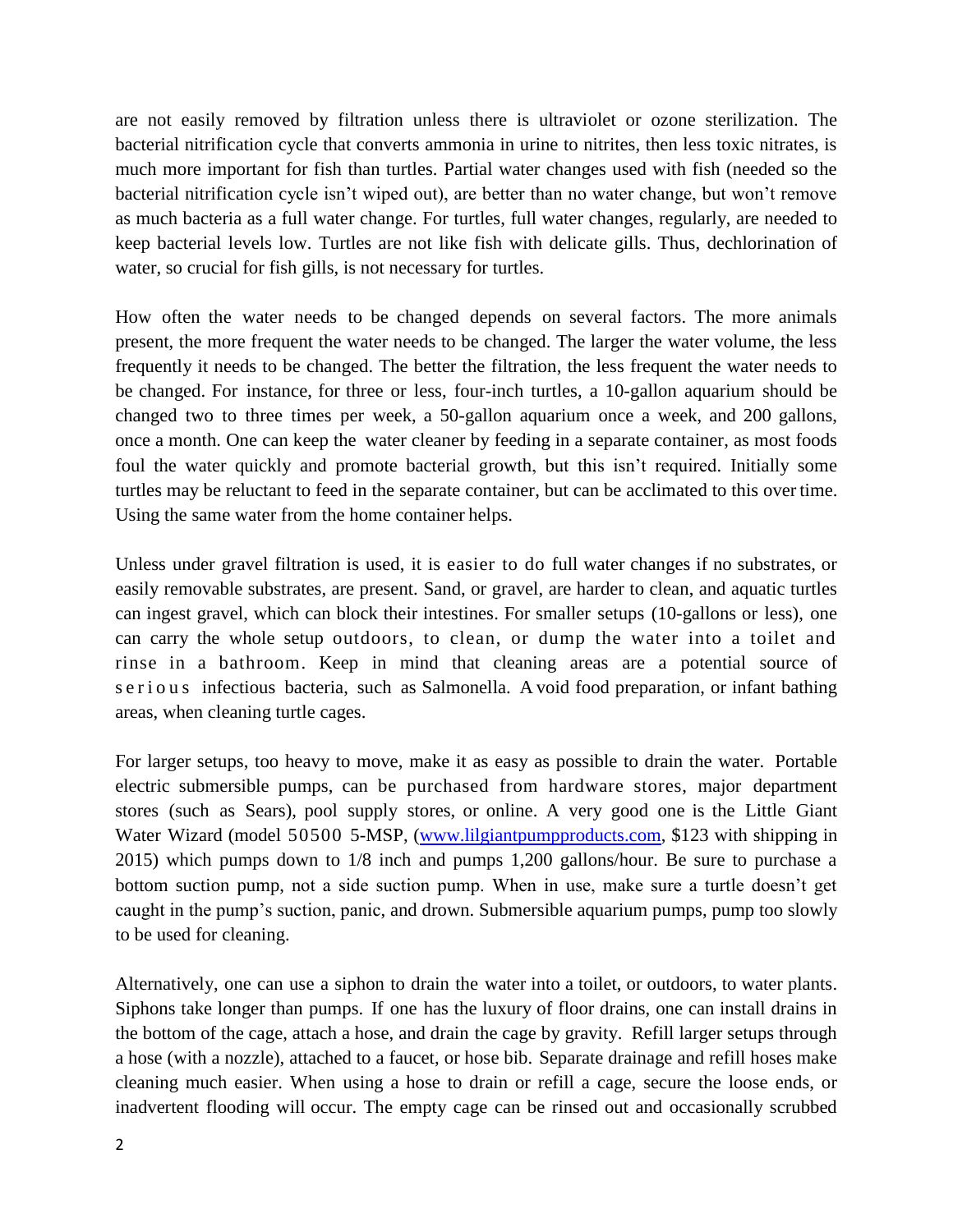out, but it need not be disinfected. Abrupt changes in water temperature can kill turtles, especially hot water; make sure the water temperature after cleaning, is similar to what it was prior to cleaning. Thermometers facilitate this, with experience, one can gauge this with one's hand.

A partial alternative to the laborious task of full water changes is filtration, which can decrease the time interval required for partial to full water changes, but should not eliminate them. The best filters for turtles are large external canister filters, such as those designed for Koi, or rapid sand filters. Fluval makes good filters for aquatic turtles (such as the U Series and cannister filters). Outdoors, ultraviolet sterilization eliminates algae. G ood aeration of water, through air stones, or return water falling into the setup, is important to support aerobic bacterial growth in biological filters. Water should be dechlorinated if using biological filters, otherwise it need not be. Under-gravel filters need a deep gravel bed (7.5 cm or more), or the turtle may dig and expose the filter plate. Once exposed, water will bypass most of the gravel as it follows the path of least resistance, and the benefits of biological filtration will be decreased. Foam rubber filters don't do much for keeping water clean.

Water should be at least as deep as the width of the widest turtle's shell so that if overturned the turtle will be able to right itself and avoid drowning. Diamond back terrapins live in brackish water and require addition of two tablespoons of aquarium salt and mineral mix per gallon ofwater.

**Temperature** - Water, and air, must be warm; 75 to 82°F are recommended for most species. Submersible aquarium heaters (Eheim Jager, Germany, makes good durable ones) will keep the water warm, this is especially important for hatchlings. Alternatively, one can keep the room temperature within this range, without heating the water. Some species such as mud and musk turtles, common snapping turtles (not alligator snapping turtles), and Chinese bigheaded turtles prefer it cooler.

**Haul Out Area** - A dry "haul out" area should be present so that turtles can crawl out of the water, dry off, and bask. Basking is a means of behavioral thermoregulation whereby turtles can achieve their preferred optimum body temperature. An ultraviolet basking light that provides heat (Reptisun,ZooMed, San Luis Obispo, CA) should be directed towards the basking area to create a hot spot for basking indoors. Basking areas can be as simple as a flat rock resting on submerged bricks or a cinder block. More elaborate platforms can be built into the cage, above water, with access via a plastic ramp or piece of wood. One also can use floating pieces of cork, hardwood driftwood, or plastic floating platforms. Snapping turtles and Matamatas do not need basking areas.

**Nesting Areas** - Nesting areas should be provided for adult females, even if adult males are not present. If a sufficient nest area is provided, difficulty laying eggs can be avoided. The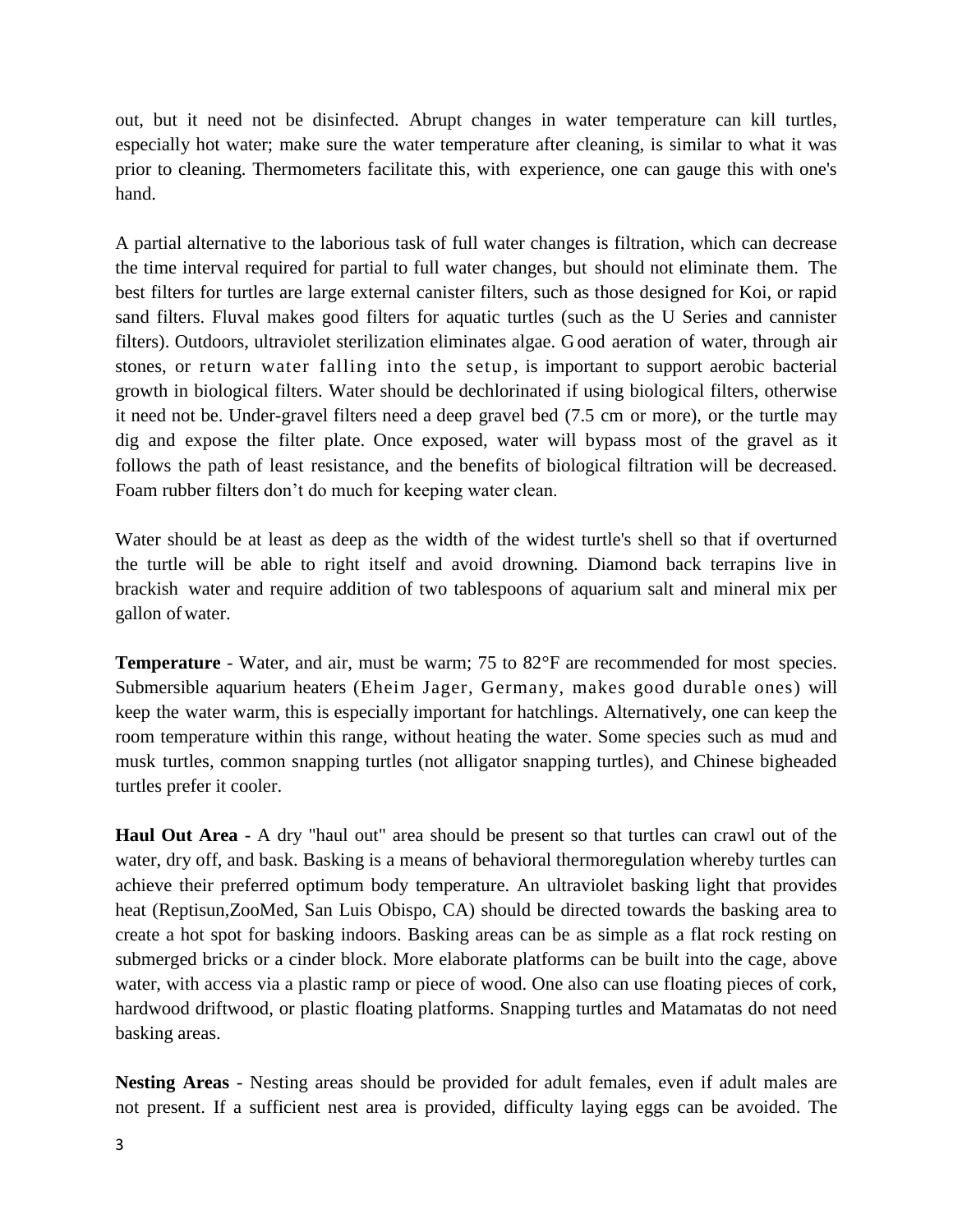Columbus Zoo, with their prodigious aquatic turtle breeding program, believes that temporarily rigging a nesting area or shifting a gravid female to a cage with a nesting area is far less successful than keeping a nesting area present year round. The nesting area should be approximately four to five times larger than the shell of the female. Nest medium should be a mixture of 50% slightly moist sand or potting soil/peat moss and two times deeper than the length of the shell. Nest area containers can be made from a variety of plastic tote containers, with rocks and water weighting down the bottom, to prevent the nest area from floating and tipping over. The nesting area can double as a basking area. Some aquatic turtle cages, such as those Waterland Tubs and Zoo Med, have built in nest areas with a ramp coming up out of the water.

Feeding - Feed adults one to three times per week, hatchlings daily. Feed as much variety as possible. The majority of the diet should consist of commercial fish based pellets, which can be soaked until soft, before offering them to the turtle. Patience and persistence is required with commercial diets because acceptance can take several weeks. Other options include whole animals such as mice, earthworms, slugs, snails, fresh whole shrimp (with shells, not freeze dried) and thawed frozen guppies, trout, bait fish, or freshwater (not s a l t w a t e r ) s m e l t . Whole fish are better than gutted fish and can be fed chopped or whole. Ideally, fish should be well fed prior to being fed to turtles. Freezing for more than three days may eliminate transfer of some, but not all, parasites. Wild-caught sticklebacks and mosquito fish should not be fed because they are natural vectors for several serious parasites. Most aquatic turtles will readily consume mice, from pinkies to chopped skinned adults. Mice are skinned to avoid the hair which isn't good for tutles. Older mice have more mineralized bone and are an outstanding source of bone for shell growth and mouse liver is a great source of vitamin A. A variety of insects (crickets, wax worms, mealworms, flies, moths, and grasshoppers), in moderation, also are OK. Be aware that insects are calcium deficient unless gut loaded with a diet greater than 8% calcium. Earthworms are widely available and nutritious; small turtles often need them chopped. Snails and slugs can also be fed. C heck the ingredients; desiccated insects are nutritionally inadequate and should not be fed.

Many sliders and pond turtles become more herbivorous as they reach mature size and grow less rapidly. One can gradually increase dark leafy greens (kale, romaine lettuce, cabbage, watercress, endive, bok choy, escarole, spinach), duckweed, algae for these species.

As much variety as is possible is recommended to ensure a healthy diet for aquatic turtles. If a balanced commercial pellet is provided, multivitamin and mineral supplementation is not required. Do not be discouraged if novel items are tasted and spit out initially; it can take weeks for turtles to accept new foods.

**Neonatal Care** - Hatchling aquatic turtles can be a challenge to raise. Avoid crowding neonate turtles. The Rubbermaid 10-gallon storage container works well for young turtles because it is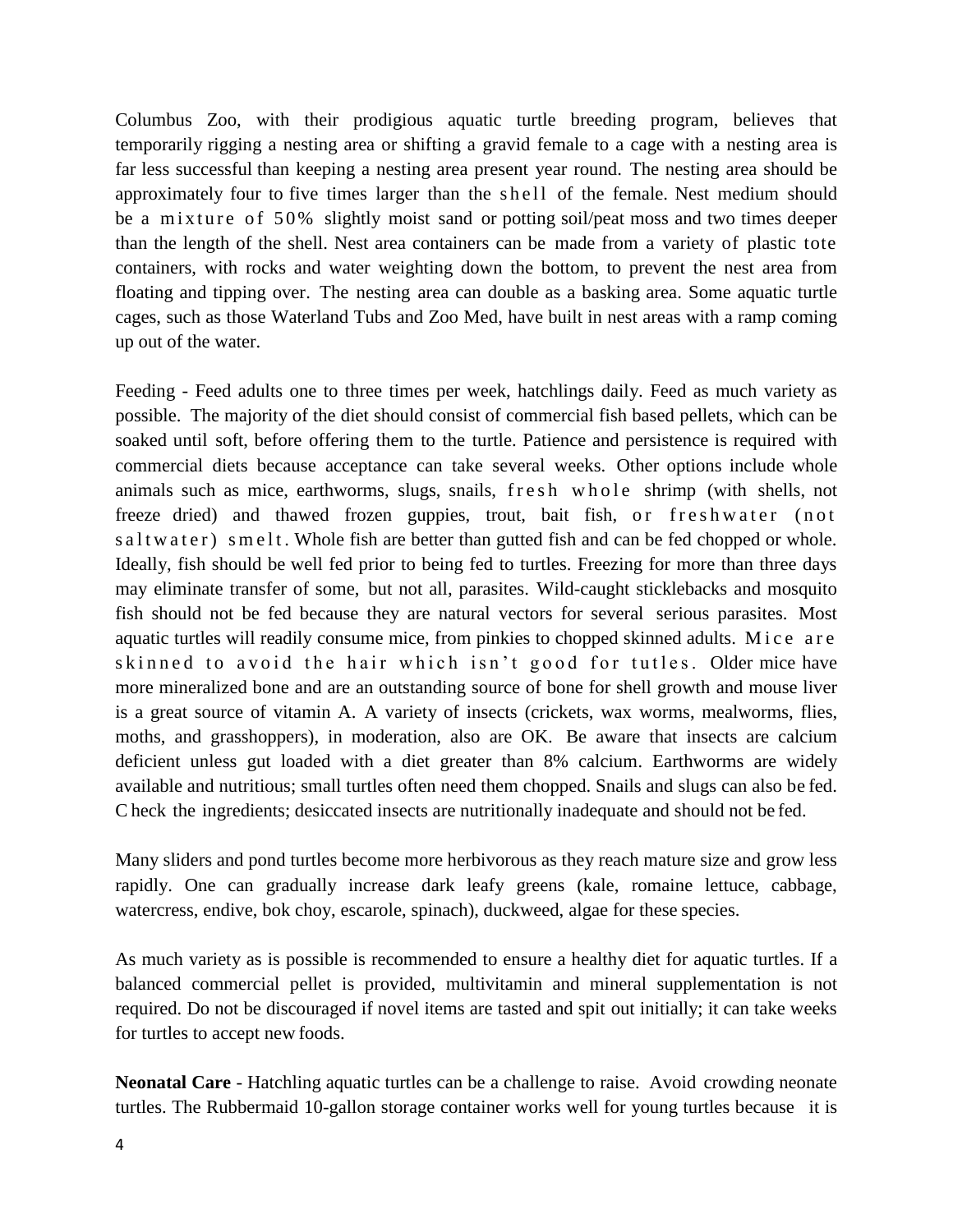easily cleaned and the nontransparent sides may offer additional security. Hatchlings may be shy and scramble for cover at your approach and can be reluctant to feed. Provide hatchlings with cover to retreat under, such as floating pieces of cork, clay flower-pot pieces, plastic leaves (large enough that they cannot be ingested), or a small board or flat rock over two bricks. Be certain that cage props are stable, so that they do not shift, and trap young turtles underwater, and drown them.

To coerce young turtles to feed, try feeder guppies, small live insects such as two-week-old crickets, mealworms, wax worms, chopped pink mice, small chopped earthworms or soaked, soft, pelleted fish based diets, such as those from Mazuri, ZooMed and Tetra. As the hatchlings begin to feed with more vigor, try a wider variety of foods. UV lights, proper temperature, and a wide variety of foods are important to prevent metabolic bone disease and ensure proper growth.

**Species Interactions** - Some turtle species, such as snapping turtles, large soft-shell turtles, mud and musk turtles and big-headed turtles are aggressive towards other turtles. These species can cause severe lacerations and kill other species and should only be kept with others of the same species and size. In addition, many aquatic turtles can be asymptomatic carriers of *Entamoeba invadens*, which can cause serious gastrointestinal disease in otherreptiles.

**Predators** - Predators, especially dogs and racoons, are fond of chewing on turtle shells and appendages and can wreak havoc in a very short time. Small turtles can be devoured without a trace. Raccoons and opossums will enter yards at night to prey on turtles, often from very far away. Other mammals and birds are also potential predators; aquatic turtles should always have screened outdoor cages to avoid mishap.

**Parasites** – Both captive and wild caught aquatic turtles can have a numbers of parasites, including roundworms, leeches, tapeworms, Coccidia and/or protozoans. Poop sample checks are highly recommended to see if parasites, or their eggs, are present. Collect a fresh brown portion of the poop in a cup or plastic bag and a fecal analysis can be performed.

**Hibernation** - Only healthy turtles, that normally hibernate, should hibernate, which means they have been eating well through the summer and are in good condition. A physical examination, weight check and blood work prior to hibernation is recommended in late summer to early fall. Low body weight, weight loss, low blood albumin, anemia or other signs of illness, such as nasal discharge or shell or skin infection, may be indications not to hibernate. If the turtle doesn't have sufficient body reserves it will break down its own body to survive. Aquatic turtles housed outdoors will hibernate in southern California in the winter if they have no supplemental heat. Feeding is discontinued in late November or December, as the nights start getting much colder. The turtles may remain active in the water or dig into loose soil and leaves outside the pond. Feeding can be started again as it warms in March or April. Watch for signs of pneumonia such as not floating levelly, from side to side (not front to back), inability to